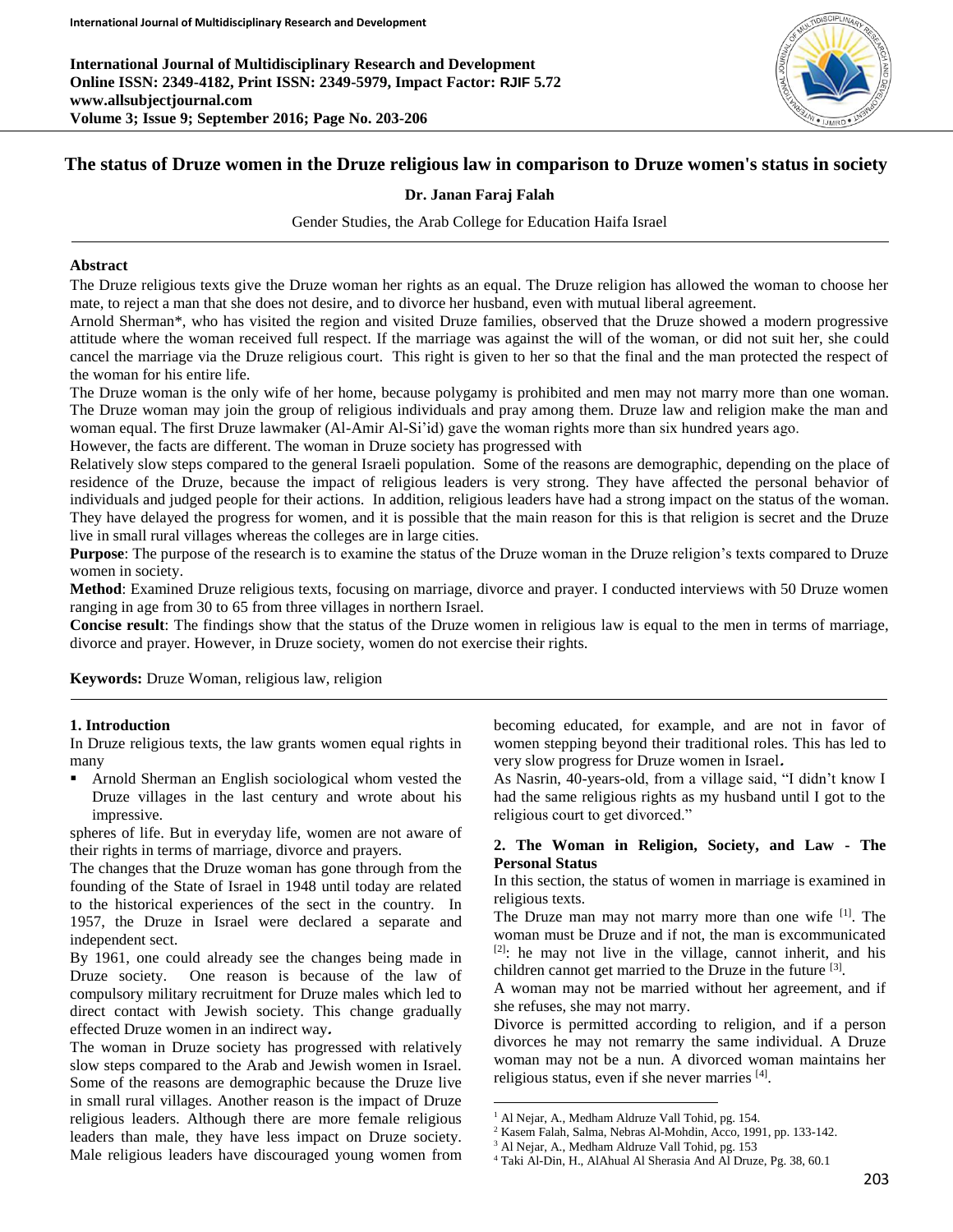From a religious standpoint, a woman may express her attitude, opinion and desire regarding her future husband. She may not be forced to marry a man that she does not desire. As a woman, she is the only wife in her house, because marriage among the Druze is monogamous. Divorce is permitted according to religion [5], and it does not affect the religious status of the woman.

As the texts prove, the Druze woman has equal rights with regard to marriage, divorce and personal status.

#### **3. The Woman in Druze Society in Israel**

The Druze woman has always worked alongside the Druze man. Most Druze lived in the mountains and in the past they lived off of the land. Most of the work on the land was done by the woman. After work, she returned home and did the house work, from cleaning to cooking. She brought the water from the spring to the village in buckets carried on her head.

The changes that the Druze woman has gone through from the founding of the State in 1948 until today are related to the historical experiences of the sect in Israel. In 1957, the Druze in Israel were declared a separate and independent sect. As a result of this recognition, religious courts were established for the Druze. These courts work according to the law of the Druze personal status in Lebanon and Syria<sup>[6]</sup>.

In 1961, one could already see the changes being made in society. This change has two main causes:

The law of compulsory recruitment for males of the Druze (1957) which led to direct contact with Jewish society. This impact was seen over the men, and more slowly over the women because contact with the women was indirect.

The men went out to do hired work outside of the village. As is known, changes in socioeconomic status lead to changes in social trends. These changes have also led to the development of the woman, but in a slow fashion.

An important factor that has affected the development of the woman in Israel is religious figures.

# **Religious figures**

In Druze society there is differentiation between the religious authority (Al-kasem Al Ruhani - the spiritual part) and between the secular authorities (Al-kasem Al Jesmani - the material part).

Since there was no strong secular leadership in Israel, the religious leadership ruled.

The ability of religious leaders to fulfill their roles and affect attitudes of the other members of the sect, including the leadership, in varied topics, is a direct result of their authority in interpreting religion and announcing excommunication on a person who deviates from the way of life determined by them. On Monday and Friday evenings, before prayers, the religious leaders discuss issues of religion, society and politics and consolidate their positions.

In order to be accepted to the group of religious Druze (Aukel - as opposed to the secular Jahel boors), it must be asked for (Tlab Al-Din) from the religious leaders. The team sits and examines if there is some limitation or prohibition (such as murder, adultery, etc.) and if not, the individual is accepted after a number of religious demands. If this is not fulfilled

then he is not accepted, and a foreign individual cannot pray among the religious. Someone who has killed or committed adultery or "kidnapped" his wife, which means running off and marrying without the agreement of their parents, all are grounds for not being accepted into the circle of the Aukel, and prayers may not be said in their presence. They may not learn the secrets of the religion.

It is much easier for women to be accepted to the group of the religious. For example, Rula, a divorced woman of 52, wanted to participate in the religious group. When she asked to be accepted, she was accepted immediately. "After the crisis that I went through with my husband, I wanted to become more religious," Rula says. "I thought because I was divorced this might be a problem. But they accepted me, and now I'm studying the laws pertaining to women."

Most adults (over the age of 50) become religious. This gives them higher status and more respect among the members of their village and their sect. When a religious individual dies he receives the blessing of the religious leaders. They say "god have mercy on him" (Allah Yerahmu). When a non-religious individual dies, he is not blessed in this way (the religious leaders do not ask god to benefit the deceased unless he was religious).

The religious individuals may not have parties with music and dancing and they may not participate in weddings with music (Perah) - happy occasions, but only (Tahil) in silence without songs, music and women. If they have a party or participate in such parties they are distanced from the house of prayer for six months (Mikata- Muhram). Then the person who has been thus punished, the Mikata, must come to the prayer house every week before beginning prayers and ask the forgiveness of the religious community so that he may pray again among them.

Sara, 48, a religious woman, said that her brother wanted a wedding party with music and mixed dancing with women and men. "I wanted to go to my brother's wedding, even if they prevent me from going to the prayer house," Sara explained. "I waited six months before I could return to the prayer house, according to the religious leaders of my village."

In some villages the period of distancing is two months. This issue is an internal matter and depends on the village and the mentality of its residents.

# **i) The Impact of Religious Leaders over the Woman and her Status**

The Druze woman is preferred over the man in the process of joining the Aukel. The number of religious women among the total number of religious individuals is higher than that of the men, but only in numbers, because the impact of male religious individuals is much stronger and women have almost no impact. For example: excommunicating parents who allowed their daughters to learn in mixed schools and an absolute prohibition for allowing girls to learn outside of the village in villages that did not have a school. These prohibitions were reflected in villages in varying degrees according to the number of religious individuals and their proximity to the religious leadership which sits in the village of Julis - the village of the spiritual leader of the sect.

For example, Ikram, who is now 57 years-old, wanted to study in a teachers' seminary but her parents had consulted with the village religious leader. He told them that according to religious law, girls are prohibited from studying in mixed

 $\overline{a}$ 5 Ibid, 155.

<sup>6</sup> Avivi, Shimon, Policy towards the Druse Sector in Israel (Final Thesis), Haifa University, Department of Israel Studies, 1998, Introduction pg. 2.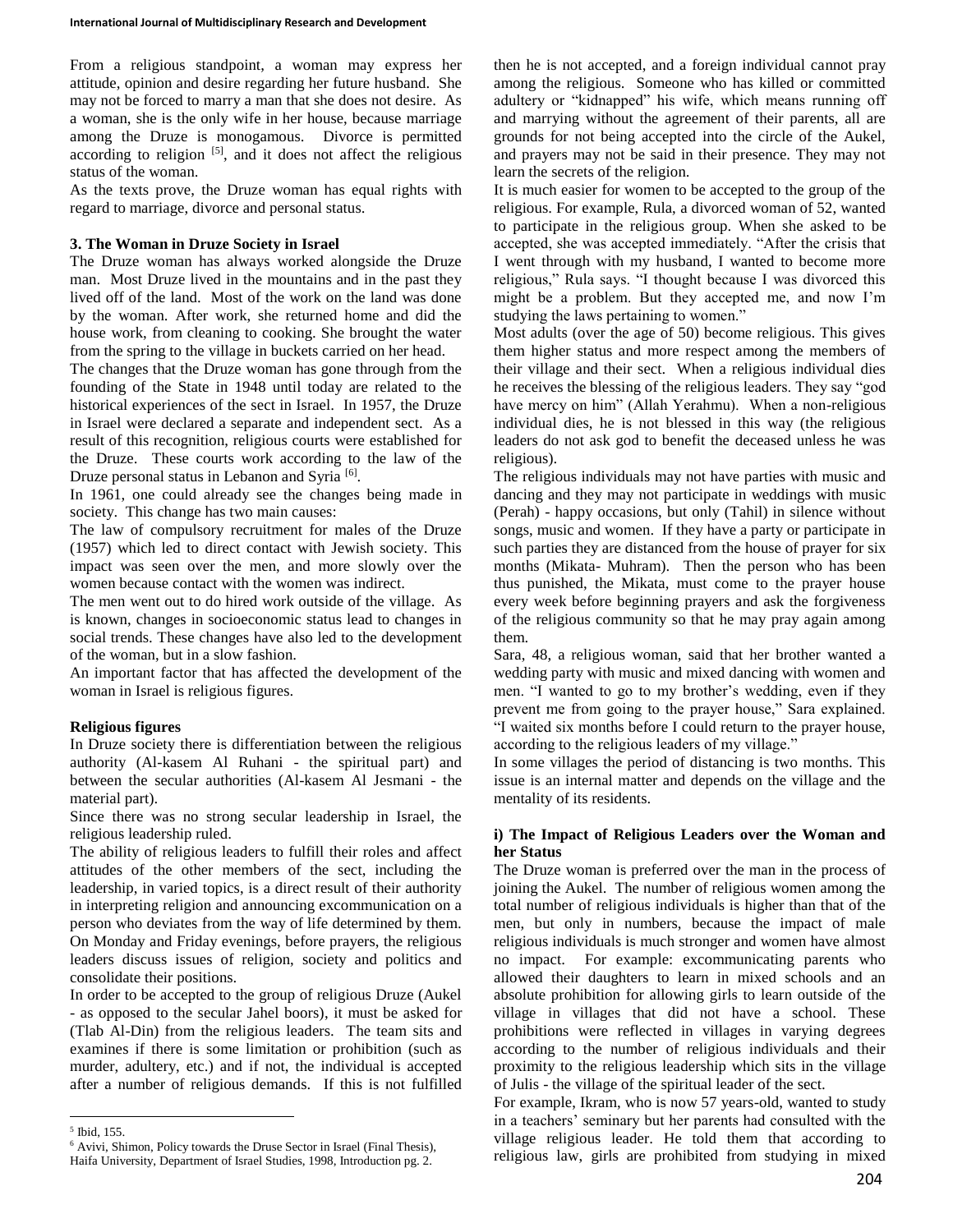classes with men, or to travel with them on public transportation. She was prevented from studying. "My daughter is studying engineering," Ikram. "I investigated and saw that it is written that we must educate our daughters. I didn't ask anyone—I sent her to study."

These limits blocked the Druze women in a significant fashion from progressing and reaching institutes of higher education which are outside of the Druze village. However, a large number of them did not respond to this prohibition and sent their daughters to continue their studies. This created a conflict between religious leaders and parents, and this led to excommunication and distancing. However, these steps did not succeed and a certain balance remained in the power relations between the religious and the secular, preventing the progress of women but not preventing progress.

The impact of religious individuals does not focus only on women, but also applies to males, so that the Druze man may not marry a woman who is not Druze. The excommunication for the male that transgresses this is very severe. He may not enter his village at all, may not receive his inheritance, and most severe, his children are not considered to be Druze and cannot be integrated and marry within the sect. This attitude towards a person who marries a non-Druze woman is different in Lebanon and Syria because of the political situation, and the weight of basic rights given to religions in these regimes.

On the other hand, in the Golan, which has been under Israeli rule since 1967, religious leaders prohibited accepting students to schools if their mothers were not Druze [7] .

### **ii) The Woman in Druze Law**

#### **A) Al-Amir Al-Si'id**

As in every religion, there is a holy book and laws of the sages. Among the Druze these exist also. These laws have connected between what was written in the holy books and between the needs of livelihood, and existence and they relate to all areas of life.

The most prominent Druze philosopher and sage is the Emir Abd-Allah Al-Tanukhi, who was born in 1407 in Abir in Syria and died in 1479<sup>[8]</sup>.

Al Amir Al-Si'id moved from village to village to learn. He wrote many compositions and a number of books on various topics such as interpretation of belief, writing instructions, laws and correct ways of life according to the spirit of the religion, such as his book called: "Tashria Zoaj Al-Moh Din Val Mohdat V'Tlakhos" - The Law of Marriage of Special Males and Females and their Divorce<sup>[9]</sup>.

Al-Amir Al Si'id touched on the area of common life between couples and the status of the woman widely, not typical of that era. One of the principles that he innovated was the importance of marriage as a basic principle of belief, because he believed that marriage was constructed based on the principles of equality and justice. He encouraged marriage and prohibited monasticism. In addition he listed a number of prerequisites for the existence of a marriage, such as:

The female must be adult - over the age of 15.

The male will marry after the age of 20.

Choice of a wife: regarding the choice of a wife for life, Al-Amir Al-Si'id noted 78 traits that must be chosen in a woman

 $\overline{a}$ 

such as: beauty, connected, learned, believer, etc. Regarding the male, he cited that the woman must choose a man that has some of the traits demanded of the woman, and in addition two more traits: work and knowledge.

Al-Amir Al-Si'id called for equality for men and women more than five hundred years ago. He demanded equality in religion and life:

Equality in religion is expressed in that the man must teach his wife to worship god and teach her to read and to write if she is illiterate, adding knowledge and information to her if he knows and if not, finding an appropriate teacher for her. This means that is forbidden for the man to learn if the woman does not [10] .

Al-Amir Al-Si'id's attitude towards equality in life regarding the woman focused on the demand to satisfy all of the woman's needs, as he wrote (literal translation):

"The man must feed his wife if he eats and dress his wife if he is dressed, and he must not ask more of her than she can do. He must find her a helper to help her in the house if she cannot do it herself, in order for her to be free to deal with religion and achieve knowledge and information, but if she is rich she pays for a maid" [11].

In addition to all of the rules of equality, Al-Amir Al-Si'id has a number of additional prohibitions that apply to the women in order for them to be suitable for dealing with religion, such as: The woman may not raise her voice in laughter and crying.

Salha is 64. She wears a traditional head covering, including a covering over her mouth. "This is how religious women must dress in public," Salha said. "I accept this because this is how it is in our village. I never thought whether it was necessary according to religious law."

Other laws include that the woman may not be alone with a strange man.

The woman may not neglect her home and she must care for it, clean her body and clothing, clean her children, and if she does not do so and does not listen to warnings, her husband will leave her until she corrects her behavior. If after all of the warnings she does not stop, she will be sent away.

According to Al-Amir Al-Si'id: Divorce is separation between the spouses with no return to each other; the woman may not return to a man that divorced her.

Divorce is not only initiated by the man; the woman also has the right to ask for a divorce.

Samia, 61 years old, had a husband who beat her and never gave her money. She went to the religious court and requested a divorce and she received it. "I was scared about my exhusband's reactions but I did what I felt was right," Samia said.

#### **B) The Law of Personal Status of the Druze**

On April 15, 1957, the Minister of Religious Affairs, Mr. Moshe Haim Shapira, legislated regulations according to which the Druze sect became a recognized religious sect  $[12]$ .

The Druze religious council decided on 2/1/1961 to adopt the law of the personal status of the Druze Sect in Lebanon. The Material law of the Druze court in Israel is based on laws enacted in Lebanon<sup>[13]</sup>.

 $\overline{a}$ 

<sup>7</sup> Ha'aretz Newspaper, October 10, 2000.

<sup>8</sup> Abu Zaki, Fuad, Al Amir Al Sayed, 1997, pg. 167.

<sup>9</sup> The Special People: the Druse

<sup>10</sup> Nwaihid, A., Irat Al Amir Jemal Al Din Abd Allah Al Tenukhi, pg. 109

<sup>&</sup>lt;sup>11</sup> Al-Tenukhi Abd-Allah: : "Tashria Zawaj Al Muhdin Walmuhdat

<sup>(</sup>Lebanon), pg. 48.

<sup>&</sup>lt;sup>12</sup> Falah Salman, The Druse in the Middle East, pg. 123. <sup>13</sup> Ibid. 126.